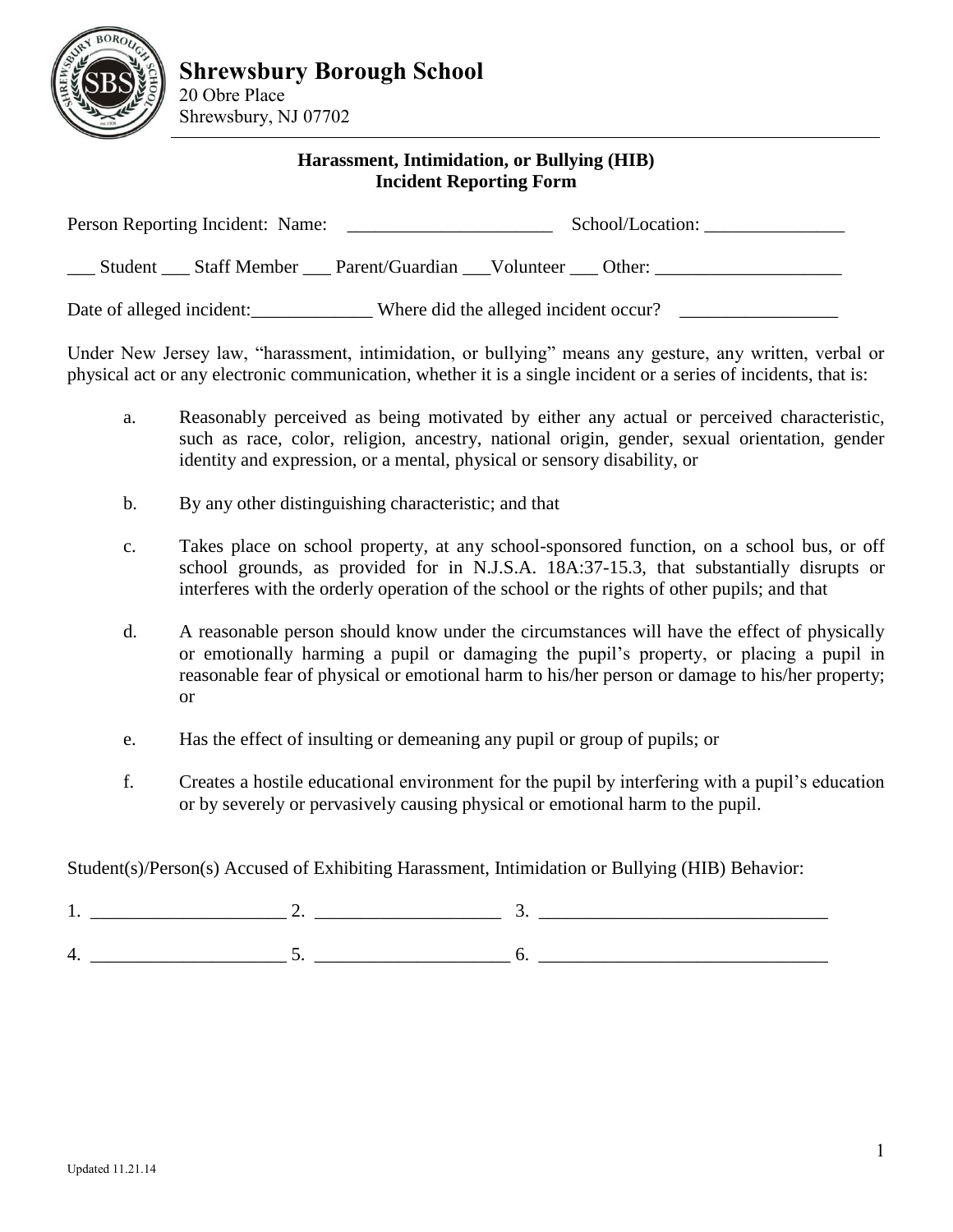

Student(s) Alleged to be the Target of HIB Behavior:

|    | $\mathcal{D}_{\mathcal{L}}$                                                                                                                                                                                                                                                                                                                                                                                 |                                                                                                                                                                                                             |
|----|-------------------------------------------------------------------------------------------------------------------------------------------------------------------------------------------------------------------------------------------------------------------------------------------------------------------------------------------------------------------------------------------------------------|-------------------------------------------------------------------------------------------------------------------------------------------------------------------------------------------------------------|
| a. | Please place an "x" next to the statement(s) that best describes the behavior reported:                                                                                                                                                                                                                                                                                                                     |                                                                                                                                                                                                             |
|    | physical aggression or contact to a pupil<br>teasing or name-calling<br>insulting or demeaning comments<br>threatening comments, gestures or physical acts<br>intimidating conduct toward another pupil<br>spreading harmful rumors or gossip about a pupil<br>getting another person to harm a pupil<br>harassment, intimidation or bullying through electronic communications<br>$other - please specify$ | destruction of property<br>stalking another pupil<br>publicly humiliating a pupil<br>stealing or theft<br>defacing/destroying property<br>excluding or rejecting a pupil<br>extorting or exploiting a pupil |

\_\_\_\_\_\_\_\_\_\_\_\_\_\_\_\_\_\_\_\_\_\_\_\_\_\_\_\_\_\_\_\_\_\_\_\_\_\_\_\_\_\_\_\_\_\_\_\_\_\_\_\_\_\_\_\_\_\_\_\_\_\_\_\_\_\_\_\_\_\_\_\_\_\_\_\_\_\_\_\_\_

\_\_\_\_\_\_\_\_\_\_\_\_\_\_\_\_\_\_\_\_\_\_\_\_\_\_\_\_\_\_\_\_\_\_\_\_\_\_\_\_\_\_\_\_\_\_\_\_\_\_\_\_\_\_\_\_\_\_\_\_\_\_\_\_\_\_\_\_\_\_\_\_\_\_\_\_\_\_\_\_\_

\_\_\_\_\_\_\_\_\_\_\_\_\_\_\_\_\_\_\_\_\_\_\_\_\_\_\_\_\_\_\_\_\_\_\_\_\_\_\_\_\_\_\_\_\_\_\_\_\_\_\_\_\_\_\_\_\_\_\_\_\_\_\_\_\_\_\_\_\_\_\_\_\_\_\_\_\_\_\_\_\_

\_\_\_\_\_\_\_\_\_\_\_\_\_\_\_\_\_\_\_\_\_\_\_\_\_\_\_\_\_\_\_\_\_\_\_\_\_\_\_\_\_\_\_\_\_\_\_\_\_\_\_\_\_\_\_\_\_\_\_\_\_\_\_\_\_\_\_\_\_\_\_\_\_\_\_\_\_\_\_\_\_

\_\_\_\_\_\_\_\_\_\_\_\_\_\_\_\_\_\_\_\_\_\_\_\_\_\_\_\_\_\_\_\_\_\_\_\_\_\_\_\_\_\_\_\_\_\_\_\_\_\_\_\_\_\_\_\_\_\_\_\_\_\_\_\_\_\_\_\_\_\_\_\_\_\_\_\_\_\_\_\_\_

\_\_\_\_\_\_\_\_\_\_\_\_\_\_\_\_\_\_\_\_\_\_\_\_\_\_\_\_\_\_\_\_\_\_\_\_\_\_\_\_\_\_\_\_\_\_\_\_\_\_\_\_\_\_\_\_\_\_\_\_\_\_\_\_\_\_\_\_\_\_\_\_\_\_\_\_\_\_\_\_\_

\_\_\_\_\_\_\_\_\_\_\_\_\_\_\_\_\_\_\_\_\_\_\_\_\_\_\_\_\_\_\_\_\_\_\_\_\_\_\_\_\_\_\_\_\_\_\_\_\_\_\_\_\_\_\_\_\_\_\_\_\_\_\_\_\_\_\_\_\_\_\_\_\_\_\_\_\_\_\_\_\_

b. Please describe below the details of the incident you are reporting: